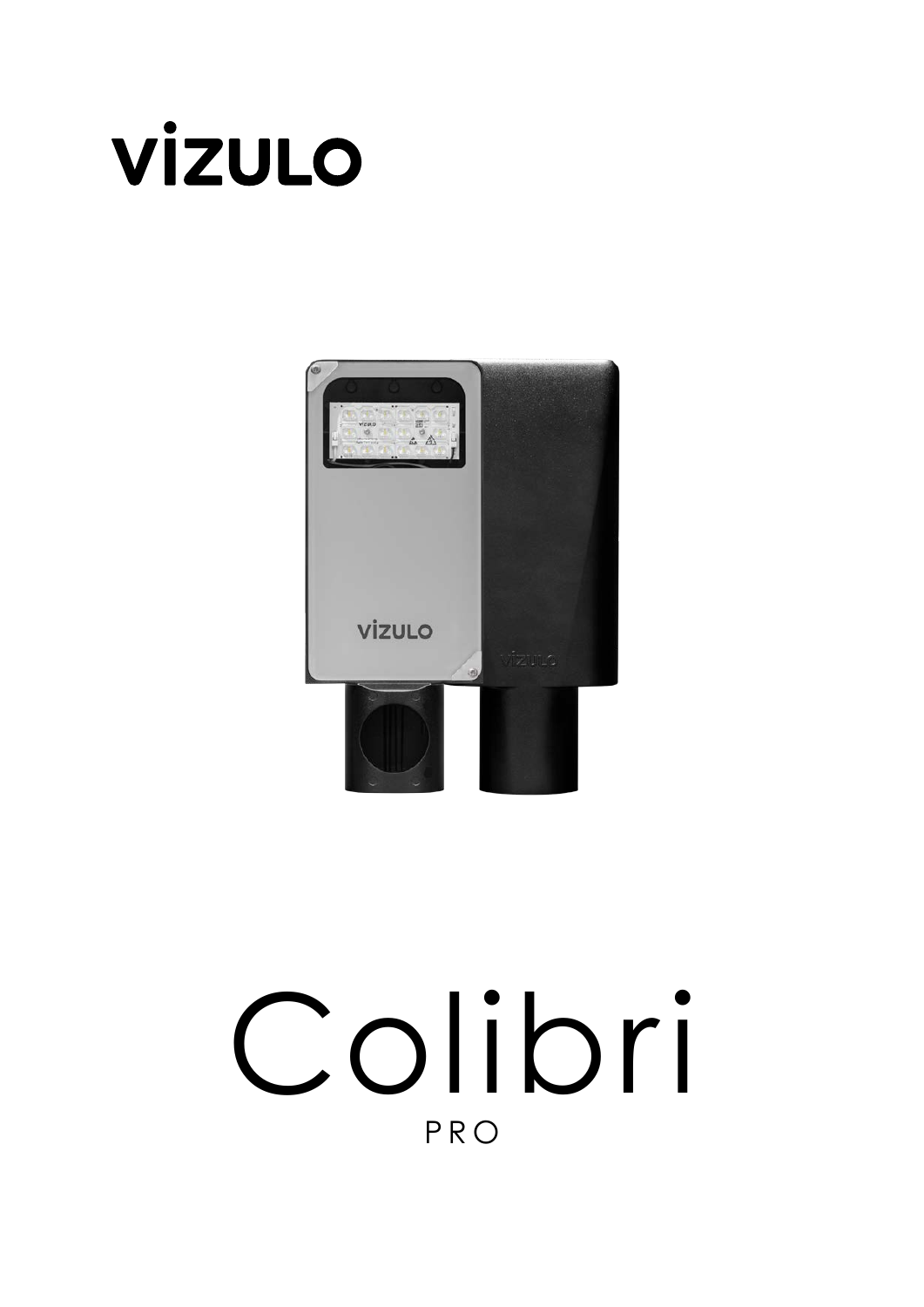**Architectural & Landscape**

**Agricultural Area**

**Traffic roads**

**Pedestrian Roads**

**Residental Street/Area**

**City Centre**



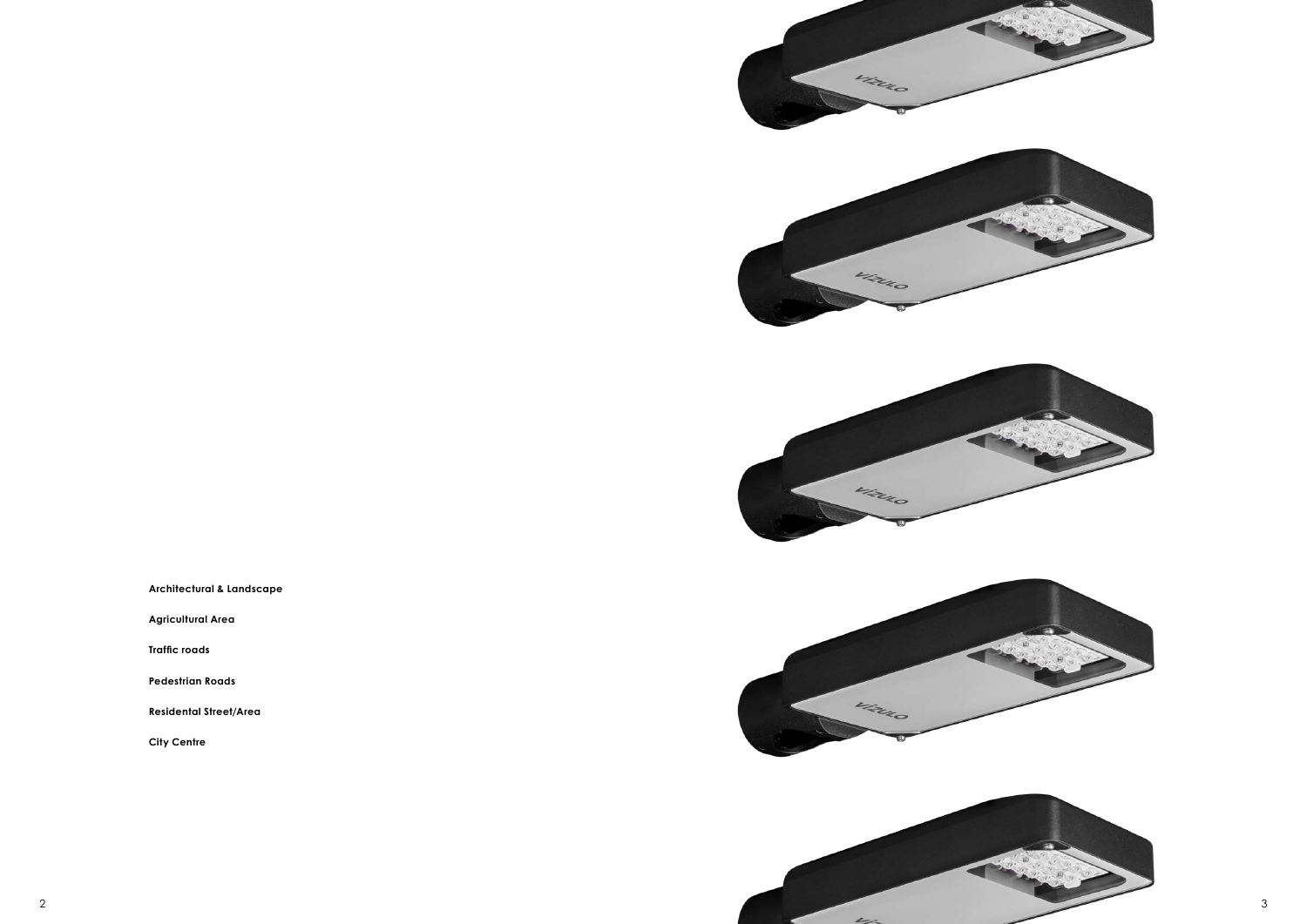

## **Colibri**

side entry





post top





Max.wind load area, SCd, m<sup>2</sup>: 0,025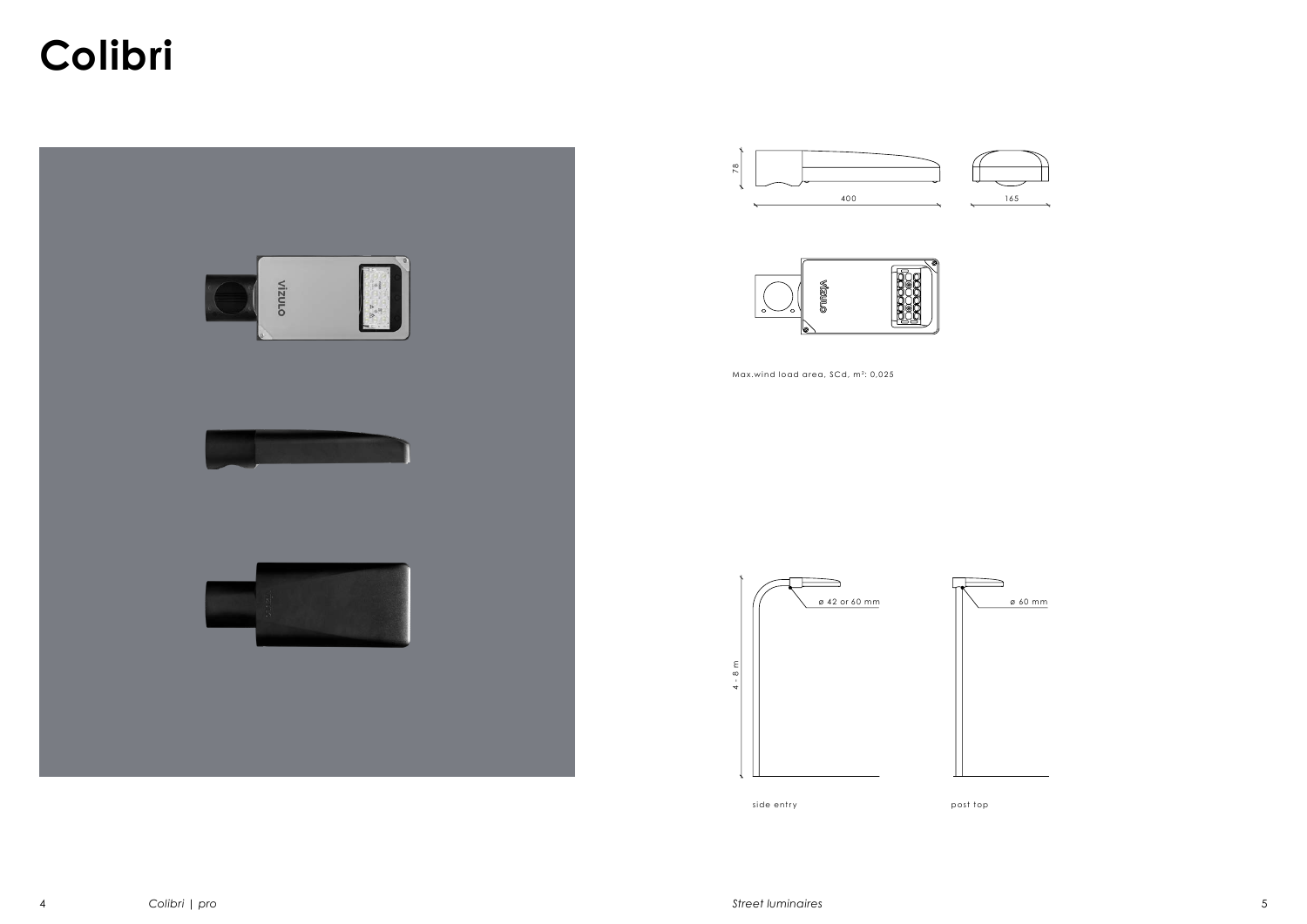

### **Technical information**

|                           |                                                        |                                  |                                 |                                                       | F - Flood (flood light)   E - Ecc |
|---------------------------|--------------------------------------------------------|----------------------------------|---------------------------------|-------------------------------------------------------|-----------------------------------|
|                           |                                                        |                                  |                                 | CL.                                                   |                                   |
|                           |                                                        |                                  |                                 |                                                       |                                   |
|                           |                                                        |                                  |                                 | Power                                                 |                                   |
| V                         | $220 - 240$                                            | 5 year warranty                  |                                 | 005045                                                |                                   |
| Hz                        | $50 - 60$                                              | 100 000 h (L80B10) at Ta = 25 °C |                                 | Color rendering index                                 |                                   |
| W                         | $5 - 45$                                               |                                  |                                 | $270 - 7$                                             |                                   |
| lm                        | 470 - 5050 (3                                          |                                  |                                 | $\geq 80$ - $8$                                       |                                   |
| Im/W                      | $115 - 125$                                            | Dimming:                         | DALI, Midnight dimming, 1 - 10V | Color temperature [K]                                 |                                   |
| K                         | 3000 / 4000                                            | Surge protection:                | 4kV (10kV optional)             | 2700  6500                                            |                                   |
| $^{\circ}$ C              | -40 to +50 (35 W version)                              | Spigot:                          | post top - 60mm                 | 3000 K - 30<br>Standard values:<br>4000 K - 40        |                                   |
|                           | -40 to +35 (45 W version)                              |                                  | side entry - 42 or 60mm         |                                                       |                                   |
| <b>CRI</b>                | $>70$                                                  | Sockets:                         | Zhaga / Nema                    | Lens                                                  |                                   |
|                           |                                                        | Body:                            | Die-cast aluminum               | type 2x2 - L01  L99                                   |                                   |
|                           |                                                        | Body color:                      | Silver - RAL 9006               | type 8 - V01  V99<br>type 16 - S01  S99               |                                   |
|                           |                                                        |                                  |                                 | custom configuration - M01  N99                       |                                   |
|                           |                                                        |                                  |                                 | LED module type                                       |                                   |
|                           |                                                        |                                  |                                 | 8 LEDs, type 2x2 lens - A                             |                                   |
|                           |                                                        |                                  |                                 | 16 LEDs, type 8 lens - F<br>32 LEDs, type 16 lens - Q |                                   |
|                           |                                                        |                                  |                                 | 32 LEDs, type 2x2 lens - S                            |                                   |
|                           |                                                        |                                  |                                 | LED quantity                                          |                                   |
|                           |                                                        |                                  |                                 | 001032                                                |                                   |
|                           |                                                        |                                  |                                 |                                                       |                                   |
|                           |                                                        |                                  |                                 | Color                                                 |                                   |
|                           |                                                        |                                  |                                 | sliver (RAL 9006) - CS                                |                                   |
|                           | <sup>(1</sup> Non-printed glass                        |                                  |                                 | asphalt (DB 703) - CA                                 |                                   |
| <sup>(2</sup> Coming soon |                                                        |                                  |                                 | other colors available on request                     |                                   |
|                           | <sup>(3</sup> Lumen output indicated at 4000 K, CRI>70 |                                  |                                 | Console                                               |                                   |
|                           |                                                        |                                  |                                 | side-entry, 42  60 / post top, 60mm - K               |                                   |
|                           |                                                        |                                  |                                 | side-entry, 42  60 mm - S                             |                                   |
|                           |                                                        |                                  |                                 | flood light - F                                       |                                   |
|                           |                                                        |                                  |                                 | Dimming                                               |                                   |
|                           |                                                        |                                  |                                 | non dimmable - N                                      |                                   |
|                           |                                                        |                                  |                                 | DALI - D                                              |                                   |
|                           |                                                        |                                  |                                 | $1-10V - A$<br>midnight dimming - M                   |                                   |
|                           |                                                        |                                  |                                 | step dimming - S<br>mains dimming - L                 |                                   |
|                           |                                                        |                                  |                                 | wireless - W                                          |                                   |
|                           |                                                        |                                  |                                 | NEMA socket (DALI) - Y<br>Zhaga socket (DALI) - Z     |                                   |
|                           |                                                        |                                  |                                 |                                                       |                                   |
|                           |                                                        |                                  |                                 | Surge protector                                       |                                   |
|                           |                                                        |                                  |                                 | 6 kV  10 kV integrated in driver - G                  |                                   |
|                           |                                                        |                                  |                                 | separate built-in 10 kV/10 kA SPD - H                 |                                   |
|                           |                                                        |                                  |                                 | separate built-in 30 kV/15 kA SPD - K                 |                                   |
|                           |                                                        |                                  |                                 | Insulation                                            |                                   |
|                           |                                                        |                                  |                                 | class I - 1                                           |                                   |
|                           |                                                        |                                  |                                 | class II - 2                                          |                                   |
|                           |                                                        |                                  |                                 |                                                       |                                   |
|                           |                                                        |                                  |                                 |                                                       |                                   |
|                           |                                                        |                                  |                                 |                                                       |                                   |
|                           |                                                        |                                  |                                 |                                                       |                                   |
|                           |                                                        |                                  |                                 |                                                       |                                   |
|                           |                                                        |                                  |                                 |                                                       |                                   |



### **Model name principles**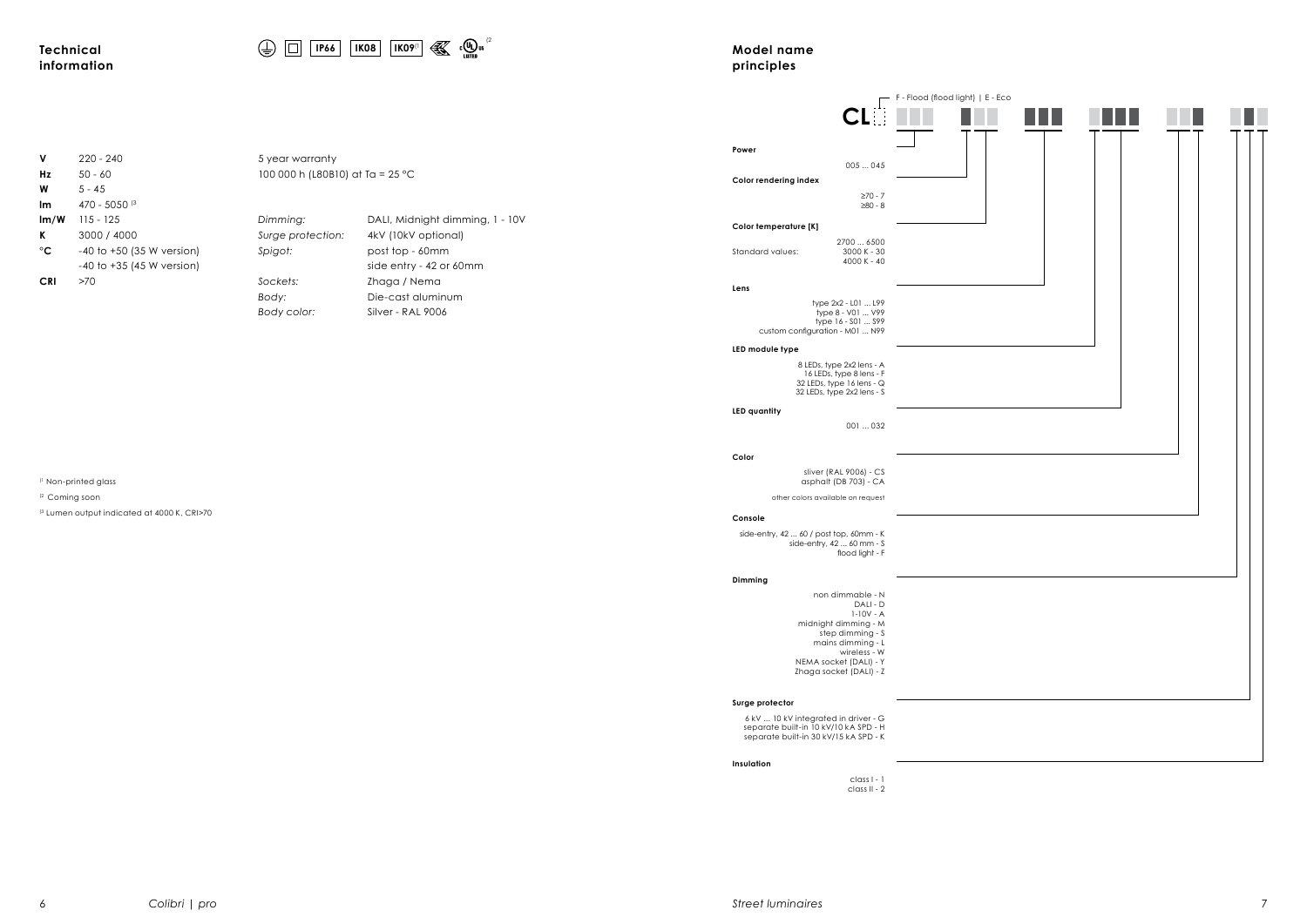### **Accessories**

*Art. 70000362 Art. 70000333*



*<i><u>0113</u>* 



0612







**MSLC205RGL Luminaire controller, Zhaga, 80mm**

*Art. 70010029*

| LO1             | L <sub>04</sub> | L <sub>05</sub> | L08 | L09 | Separate 10 kV SPD available on request                        |               |
|-----------------|-----------------|-----------------|-----|-----|----------------------------------------------------------------|---------------|
|                 |                 |                 |     |     |                                                                |               |
| L10             | L22             | L35             | L79 | L83 | <b>NEMA Socket</b><br>2213362-3, 5 pin NEMA socket 105°C wires | Art. 70000362 |
|                 |                 |                 |     |     | 2213362-4, 7 pin NEMA socket 105°C wires                       | Art. 70000333 |
| V <sub>04</sub> | V <sub>22</sub> | V35             |     |     | Dummy Link for NEMA Socket                                     | Art. 70000113 |
|                 |                 |                 |     |     |                                                                |               |
|                 |                 |                 |     |     | Zhaga socket no cap                                            | Art. 70000612 |
|                 |                 |                 |     |     |                                                                |               |
|                 |                 |                 |     |     | Zhaga socket with cap                                          | Art. 70000613 |
|                 |                 |                 |     |     |                                                                |               |

**Optics**